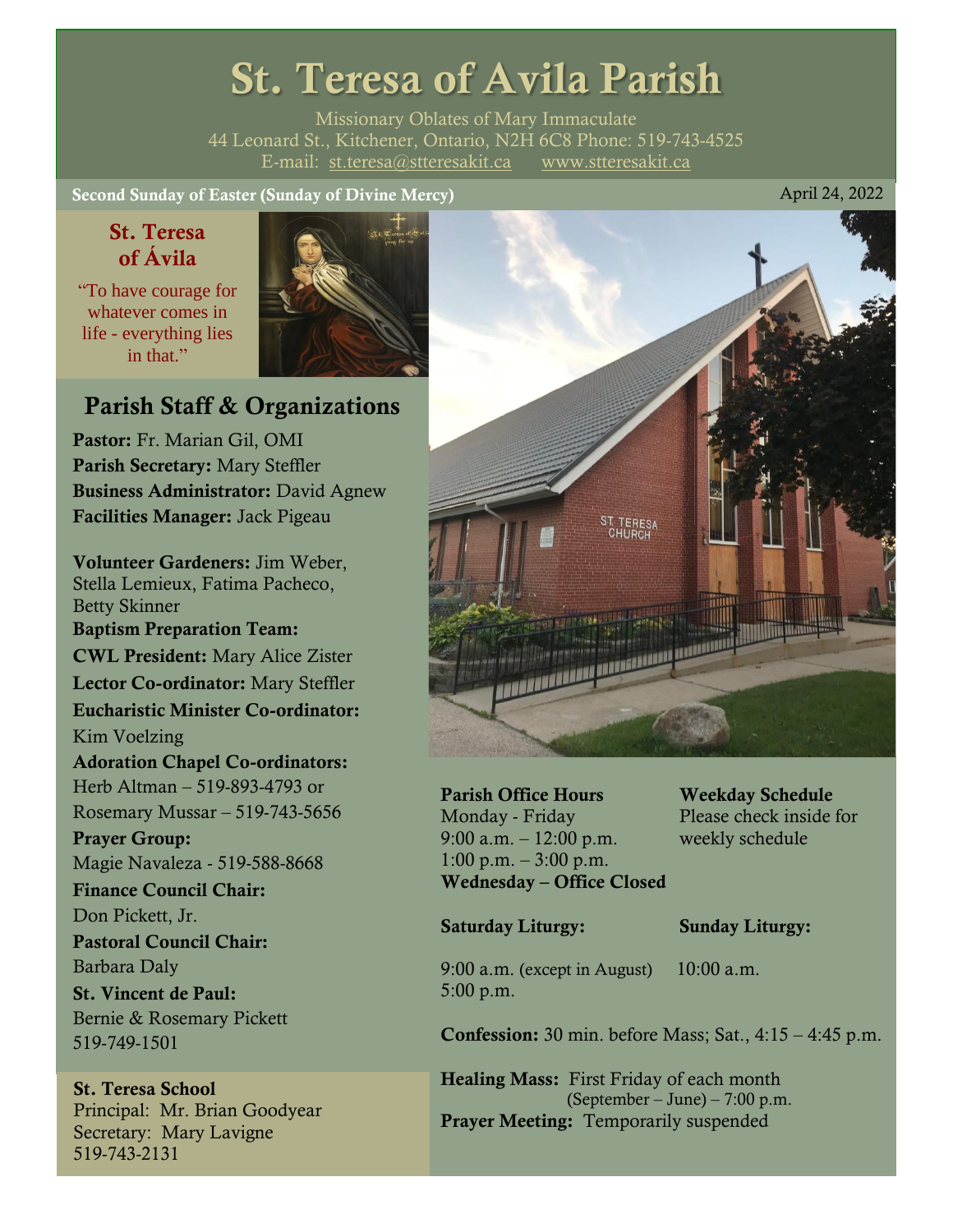Second Sunday of Easter (Sunday of Divine Mercy) April 24, 2022

### **Second Sunday of Easter (Sunday of Divine Mercy)**

On this, the first Sunday after the celebration of Easter, the emphasis is on faith in the presence and power of the living Jesus in our midst. This Risen Jesus now lives on in the community which believes in Him. It is endowed with the same powers that Jesus had during His life here on earth. **"So many signs and wonders were worked among the people at the hands of the apostles that the sick were even taken out into the streets and laid on beds and sleeping mats in the hope that at least the shadow of Peter might fall across some of them as he went past."**

The Gospel, brings us back to an earlier stage when the disciples have not yet come to the full realization that Jesus, whom they saw crucified, dead and buried, is now alive, that He is risen. He breathed on them, saying: "Receive the Holy Spirit." The very empowering authority of Jesus is transferred to them: "Whose sins you shall forgive… whose sins you shall retain…" When they act together in the name of Jesus, they have His authority. And, above all, their task is to "forgive sin", that is, to bring about a deep reconciliation between people and God and among people themselves, to make all one in Him.

But the story is not yet finished. Thomas, "one of the Twelve," was not there on that Easter Sunday. He stands for the sceptic in all of us. **"Unless I see with my own eyes … I will not believe."** The following Sunday – the Sunday we are celebrating today, Thomas is directly addressed.

### *"Put your finger here; look at my hands. Put your hand in my side. Don't doubt any longer but believe."*

There follows the greatest confession of faith in all of the gospels: **"My Lord and my God!"** Thomas had been invited to touch the wounds but he does not seem to have done so. And his cry of recognition is not based only on the evidence of his senses. He does not say, "Jesus, it's you!" but "My Lord and my God!"

"Christ has no body now, but yours. No hands, no feet on earth, but yours. Yours are the eyes through which Christ looks compassion into the world."

St. Teresa of Ávila

Diocese of Hamilton Prayer Calendar

April 25 – Rev. Patrick McKelvie, C.R. April 26 – Rev. David Mowat, C.R. April 27 – Sisters of Charity of St. Vincent de Paul of Zagreb (S.O.C.) April 28 – + Rev. Peter Pigott. C.R. April 29 – Rev. Harry Reitzel, C.R. April 30 – Rev. Raymond Reitzel, C.R. May 1 – Third Sunday of Easter

### Vocations

#### **Second Sunday of Easter April 24, 2022**

Thomas believed because he saw Jesus. What will it take for you to respond to God's Call to priesthood, diaconate, or consecrated life? If God is calling you, contact Bishop Wayne Lobsinger, Director of Vocations and Priestly Formation, Diocese of Hamilton,

(905-528-7988) [vocations@hamiltondiocese.com](mailto:vocations@hamiltondiocese.com)  <https://hamiltondiocese.com/vocations/>

### **Serra Prayer for the Perseverance of Vocations**

O God, You have constituted Your onlybegotten Son supreme and eternal Priest for the glory of Your majesty and the salvation of mankind. Grant that those whom He has chosen ministers and dispensers of His mysteries may be found faithful in fulfilling the ministry they have received. Amen.

### **Prayer for Vocations**

God, the source of creation and love, You invite each of us to serve You through the life which is Your gift. May Your grace encourage men and women to heights of holiness through service to the Church as priests, sisters, brothers and lay ministers. Make me an instrument to encourage others to give themselves and challenge me to do the same. Amen.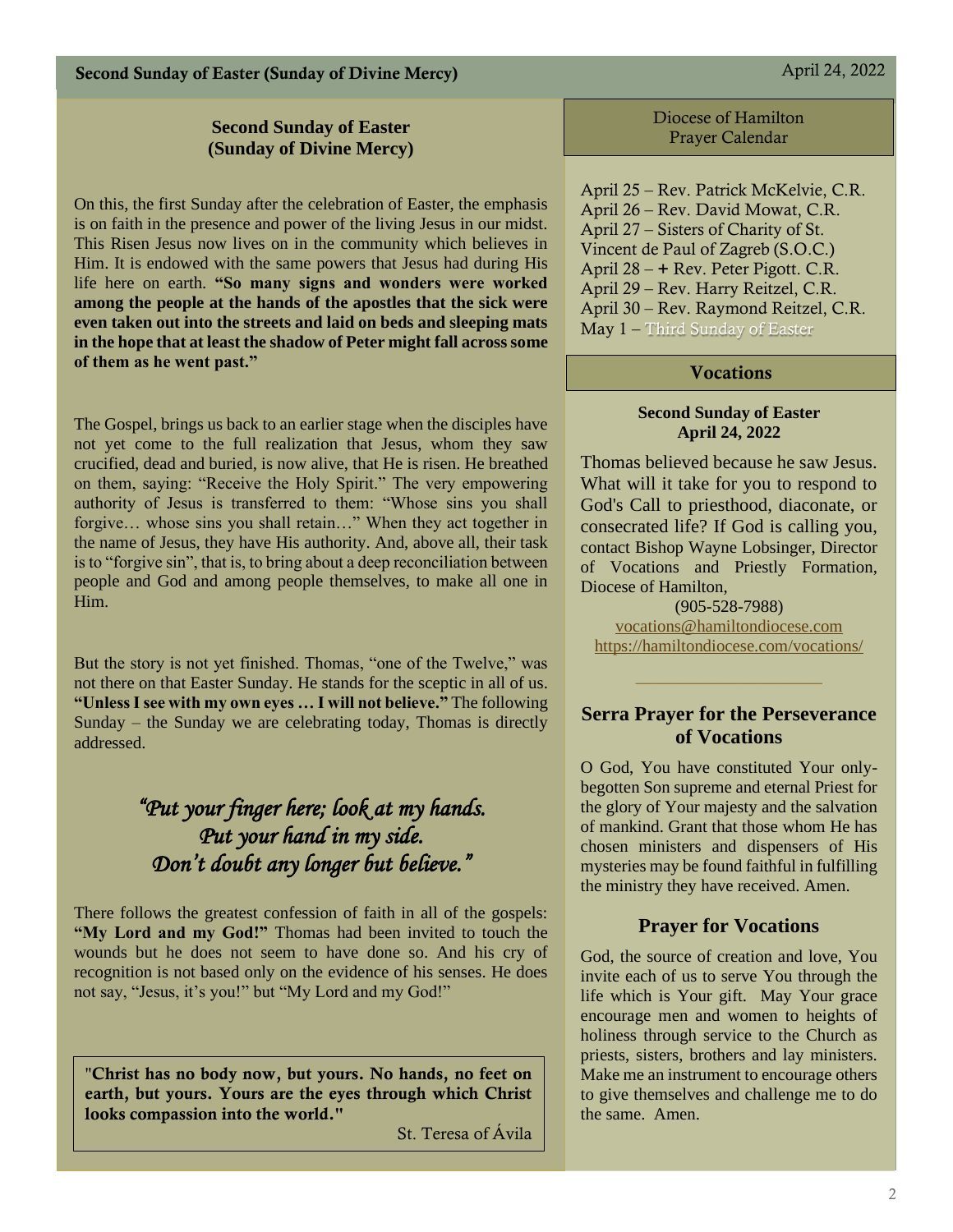**The Divine Mercy Chapel** – Adoration of the Most Blessed Sacrament has resumed in the Divine Mercy Chapel, **Monday to Friday, 9 a.m. to 8 p.m.** We look forward to our Adorers continuing with their hours. Please see the Chapel Guidelines as you enter the chapel. If you would like to sign up for an hour, please call the parish office at 519-743-4525.

**Mass Intentions for 2022** – The offering of Mass is an act of deep faith and a most excellent way of remembering a loved one. Please call the parish office if you would like to request a Mass.

**Children's Choir** – Our parish is organizing a Children's Choir. Those who would like to join this group and develop their talents, are asked to please contact our parish office. The deadline for registration is June 30, 2022.

**Lectors/Ushers** – We are currently in need of more volunteers to Lector and/or Usher at the Saturday Vigil and Sunday Masses. If you would be willing to serve in either capacity, please call the parish office. Thank you.

### **Mass Intentions April 25, 2022 – May 1, 2022**

Tuesday, April 26, 2022 – **7:00 p.m. + Frank and + Rose Lehmann** *– Lehmann Family* 

Wednesday, April 27, 2022 – **8:30 a.m. + Delmar Ferreira –** *Citelia Ferreira*

Thursday, April 28, 2022 – **8:30 a.m. Deceased Members of Paleczny Family**

Friday, April 29, 2022 – **8:30 a.m.** *Memorial of St. Catherine of Siena, Virgin and Doctor of the Church* 

**+ Odessa Barrett –** *William Barrett*

Saturday, April 30, 2022 – **9:00 a.m.** – **+ Mila Navaleza –** *Marilyn, Clara & Bernadette* **5:00 p.m.** – **+ Lauretta Bauer** – *Pat & Dan Weiler*

Sunday, May 1, 2022 – **10:00 a.m.** – **Third Sunday of Easter –Year C – Parishioners of St. Teresa Parish** 

### **CONFIRMATION 2022**

The following candidates will be Confirmed by Bishop Wayne Lobsinger, on Saturday, April 23, 2022, at the 5:00 p.m. Mass. We congratulate them and embrace them & their families in our prayers.

**Samantha Elphick Simone Kuepfer John Loughran Cristina Mendes Harrison Raj Lilly Walker Maeve Wilkin**

**Mary Daly Ethan Dawe-McDonald**

#### Live-streaming on Zoom

The **10 a.m. Sunday Mass** will be live-streamed. To join Father, click on the following link: <https://zoom.us/j/5887658626> Password: 274733

Daily Readings: Lectors may find daily readings at this link: [https://readings.livingwithchrist.ca](https://readings.livingwithchrist.ca/)

### Thank you!

### *Baptism*

This Sunday, through the Sacrament of Baptism, we welcome: **Sienna Rose Royall** daughter of **Korey Vieira and Michelle Taschner**

Thank you to all those who were involved in preparing and assisting in our Holy Week and Easter celebrations (Altar Servers, Lectors, Extraordinary Ministers of Holy Communion, Ushers, Choir, Organists, Custodian, Parish Secretary) and all those volunteers who made these celebrations a great success. May the Risen Christ reward you abundantly for your generosity and kindness. The Easter flowers are beautiful and we are grateful to all those who made donations to assist us in covering these costs – Thank you!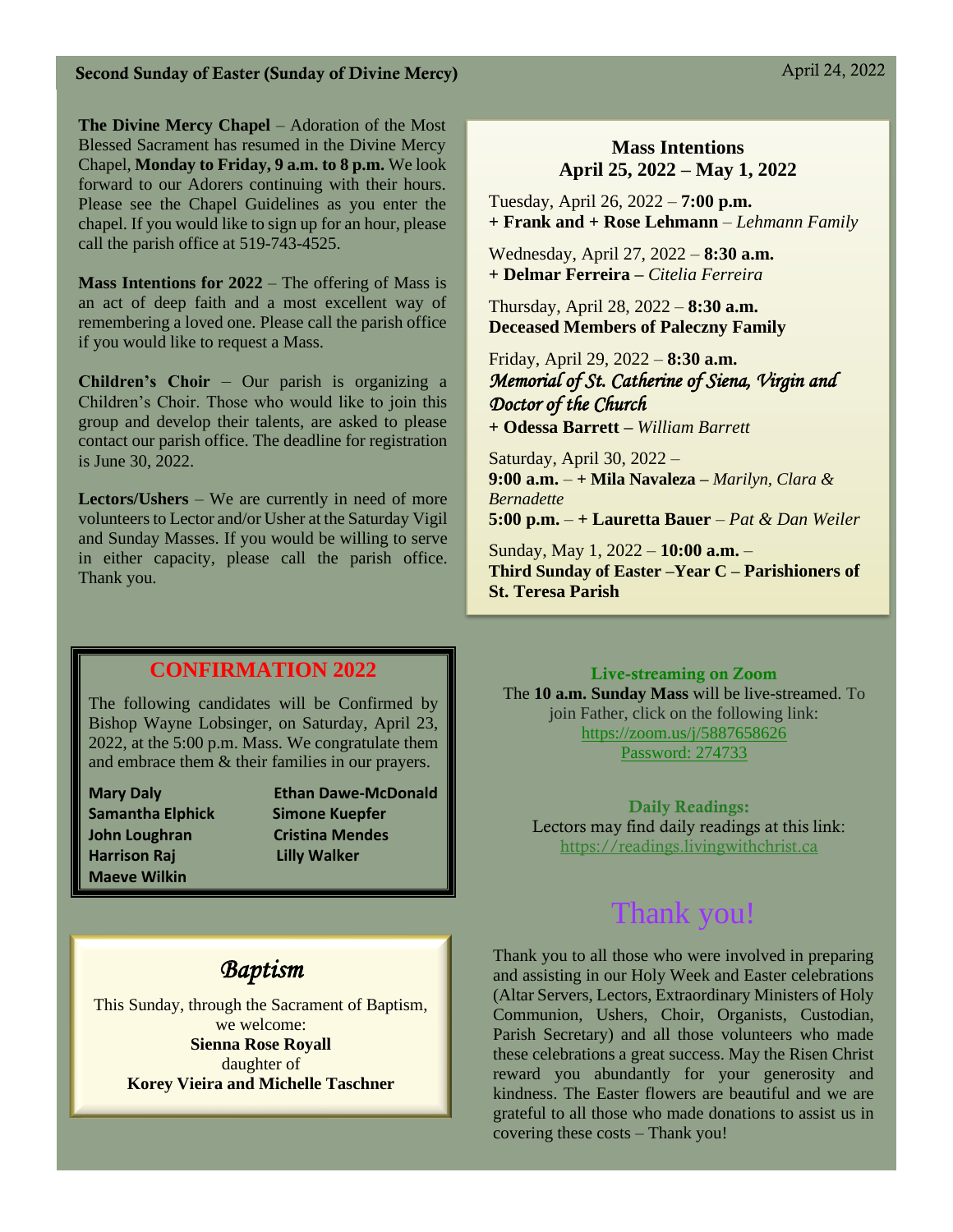### **Stewardship Report April 10, 2022**

|                               | \$2719.00               |
|-------------------------------|-------------------------|
|                               | 44.50<br>\$             |
|                               | \$<br>75.00             |
|                               | \$545.00                |
| Needs of the Church in the    |                         |
|                               | 180.00<br>$\mathcal{S}$ |
| Building Fund                 | \$135.00                |
|                               | \$510.00                |
| Development & Peace – Ukraine | \$1000.00               |
| In Memoriam - Helen Mueller   | \$55.00                 |
|                               | \$76.90                 |

### **Stewardship Report April 17, 2022**

|                             |               | \$1703.00 |
|-----------------------------|---------------|-----------|
|                             |               | \$451.20  |
|                             | $\mathbb{S}$  | 85.00     |
|                             |               | \$2748.00 |
| Needs of the Church in the  |               |           |
|                             | \$            | 949.80    |
|                             | $\mathcal{S}$ | 30.00     |
|                             | \$            | 20.00     |
|                             | \$            | 10.00     |
| In Memoriam - Helen Mueller | \$            | 520.00    |
|                             | \$            | 40.65     |

**Thank you to those who continue to remember the parish through financial donations - We appreciate your continued support!** 



**CWL Online Auction - Fall 2022 –** We are looking for BRAND NEW items for the auction. Start collecting now! More information to follow.

**St. Teresa CWL Bursary Opportunity –** St. Teresa CWL offers a bursary to young people graduating from high school, that are active members of St. Teresa Parish. If you are interested in applying for this bursary, please email [stteresacwl@gmail.com](mailto:stteresacwl@gmail.com) to receive an application form.

### **CWL is collecting for Canadian Food for Children**

This month we are collecting **salt** for Canadian Food for Children. There is a desperate need for this item. Bins will be at the main entrance of the church for the next few weeks starting April 24th. Please be generous to those who have so much less than we do.



### **DIOCESE OF HAMILTON**

**Wedding Anniversary Mass 2022 Registration –** The Wedding Anniversary Mass, which would normally have been scheduled for June of 2022, will not occur this year due to the continued concerns around COVID-19. We invite you to register your 25, 40, 50, 60 and 60 plus years of marriage on the Diocesan website at https://hamiltondiocese.com/ and we will be happy to send you the certificate you would have received from Bishop Crosby at the Mass. The Wedding Anniversary Mass is listed on the home page under Upcoming Events.

**Grief Relief -** Has someone you cared about died? Are you grieving the loss of the person's presence in your life? Are you looking for relief from the feelings associated with the loss of this loved one? Are you wondering if your feelings are normal? You are not alone! The Diocese of Hamilton will be offering an online grief program at the end of April. Find out more at https://hamiltondiocese.com/offices/familyministry/grief-support, or call Teresa at 905-528-7988 ext. 2250.

**The Real Me: Drawing Teens Out of the Shadows**  is the fourth talk for the **Hamilton Diocesan Speaker Series.** Our speaker, Roy Petitfils, has spent his life helping teens not to feel invisible. During his presentation he will provide insights into how parents/teachers/parish staff/others can help ensure no child ever feels unseen. Join us Tuesday, April 26th from 7-8:30 p.m. Roy will provide practical and experiential antidotes on how to assist teens to feel empowered, supported and strong enough to come out of the shadows and thrive in their lives. Roy Petitfils is an internationally recognized expert in understanding and raising teenagers. He is a therapist with a Masters in Mental Health and School Counseling and is an internationally sought-after speaker who uses humour, passion, clinical and life experience to help adults connect with teens and teens to know, understand and love themselves. To register and for more information: <https://amorislaetitia.hamiltondiocese.com/> or contact Teresa Hartnett at 905-528-7988 ext. 2250; [thartnett@hamiltondiocese.com](mailto:thartnett@hamiltondiocese.com)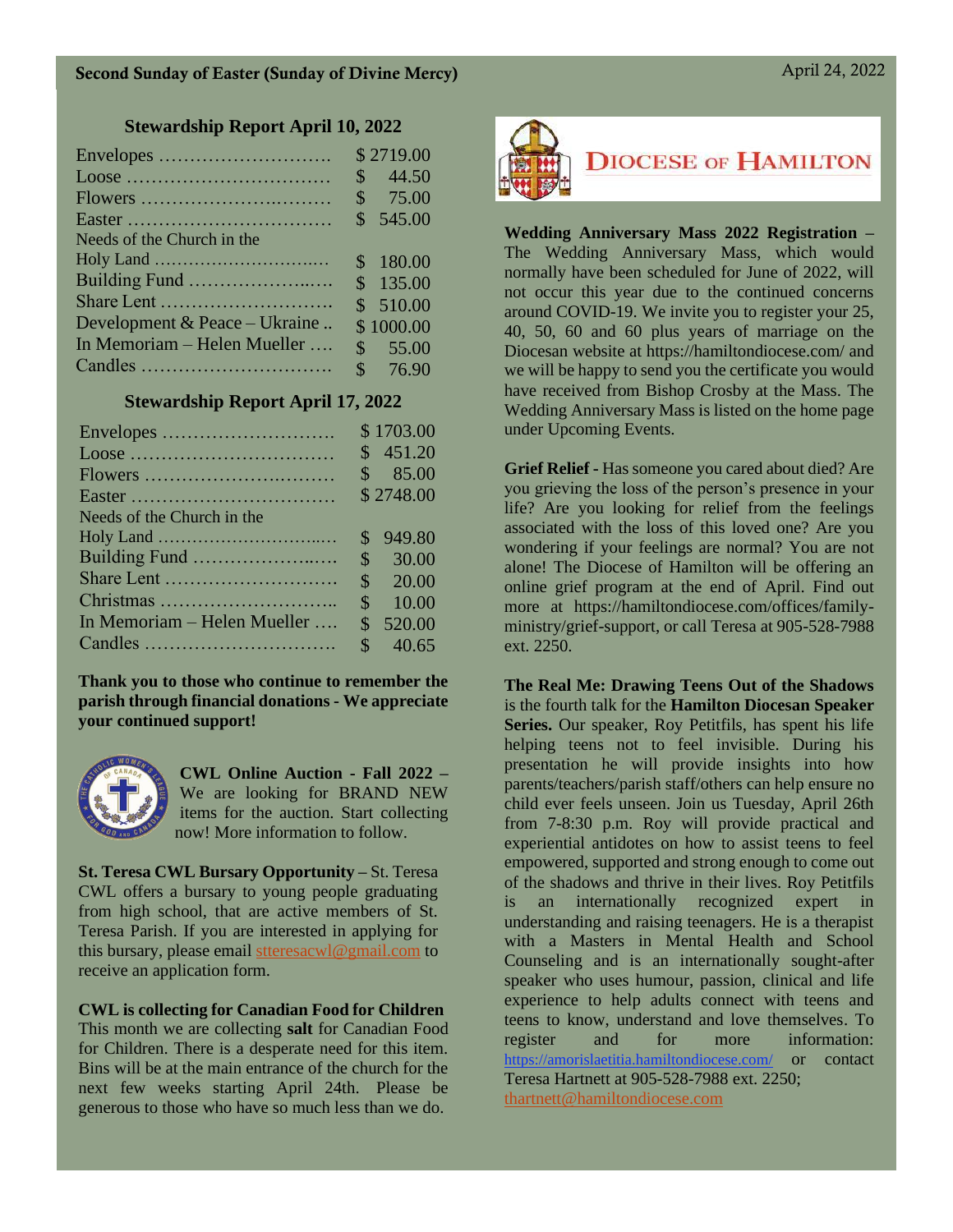### Second Sunday of Easter (Sunday of Divine Mercy) April 24, 2022

**Join the Reel Justice Film Festival,** April 28, 2022 7:00 PM – 9:00 PM for the screening of Seed: The Untold Story. As biotech companies control the majority of our seeds, farmers, scientists, lawyers, and indigenous seed keepers fight to defend the future of our food. In a harrowing and heartening story, these reluctant heroes rekindle a lost connection to our most treasured resource and revive a culture connected to seeds. The Reel Justice Film Festival is a partnership between Development & Peace and the Bishop Farrell Library & Archives. Visit us online at https://reeljusticefilmfestival.wordpress.com/ to view our 2022 schedule or to secure your spot at any of our virtual screenings!

**Serra Club of Hamilton** invites you to an **Appreciation Mass** on Tuesday May 3, 2022 at the Cathedral Basilica of Christ the King starting at 7:00 p.m. We will celebrate and honour our brothers and sisters who have chosen the Priesthood or Consecrated/Religious Life and have marked their 50th Anniversary serving the Diocese of Hamilton in 2020, 2021 and 2022. Please see the website: [Celebration of Priesthood and Religious Life](https://celebrationprl.wixsite.com/dinner)  [Dinner](https://celebrationprl.wixsite.com/dinner) or call Margaret Carreiro at 905-628-5682.

**Ukraine Humanitarian Crisis -** Those wishing to make a donation to the Ukraine Humanitarian Crisis can do so through Development & Peace at: 1-888-664-3387 or

**https://www.devp.org/en/wp\_press\_release/solidar ity-prayers-and-support-for-ukrainedevelopment-and-peace-joins-relief-efforts/**



**Kitchener Knights of Columbus Annual Great Big Spring Clean-up.** - Set to go on Saturday May 7th from 9:00 a.m. to 1:00 p.m. Bring your discarded and unwanted

to the St. Anthony Daniel parking lot at Ottawa and Franklin. We will be collecting all your old electronics, TVs, computers, laptops and cellphones. Bring your scrap metal, that includes copper, stainless steel and brass. Also, any gently used clothing is acceptable. Girl Guides will be there offering their popular cookies for sale. It's been over two years but the Kitchener K of C is again able to support the community. Aid the Knights by helping to raise the necessary funds for local charities.

### **THE CHOSEN SEASON 1 STUDY GROUP:**

**The Chosen** is the first multi-season television series about the life of Christ, as witnessed through the eyes of those He impacted. Directed by Dallas Jenkins (The Resurrection of Gavin Stone) and distributed by VidAngel Studios. Join us at **Our Lady of Lourdes, Waterloo** parish office, starting **Friday, May 6 at 6:00 p.m. - 8:00 p.m**. Our study group will begin watching one episode per week of season 1 which will be followed by discussions and fellowship. For more information and or to register please send us an email: to [lourdeswaterloo@rogers.com](mailto:lourdeswaterloo@rogers.com) with your name and contact information.



# **25th MARCH FOR LIFE - RALLY & MARCH 2022**

**Thursday, May 12**

12:30 p.m. – Rally on Parliament Hill 1:30 p.m. – March downtown Ottawa

2:30 p.m. – Silent No More Awareness Testimonies More info: [https://marchforlife.ca](https://marchforlife.ca/)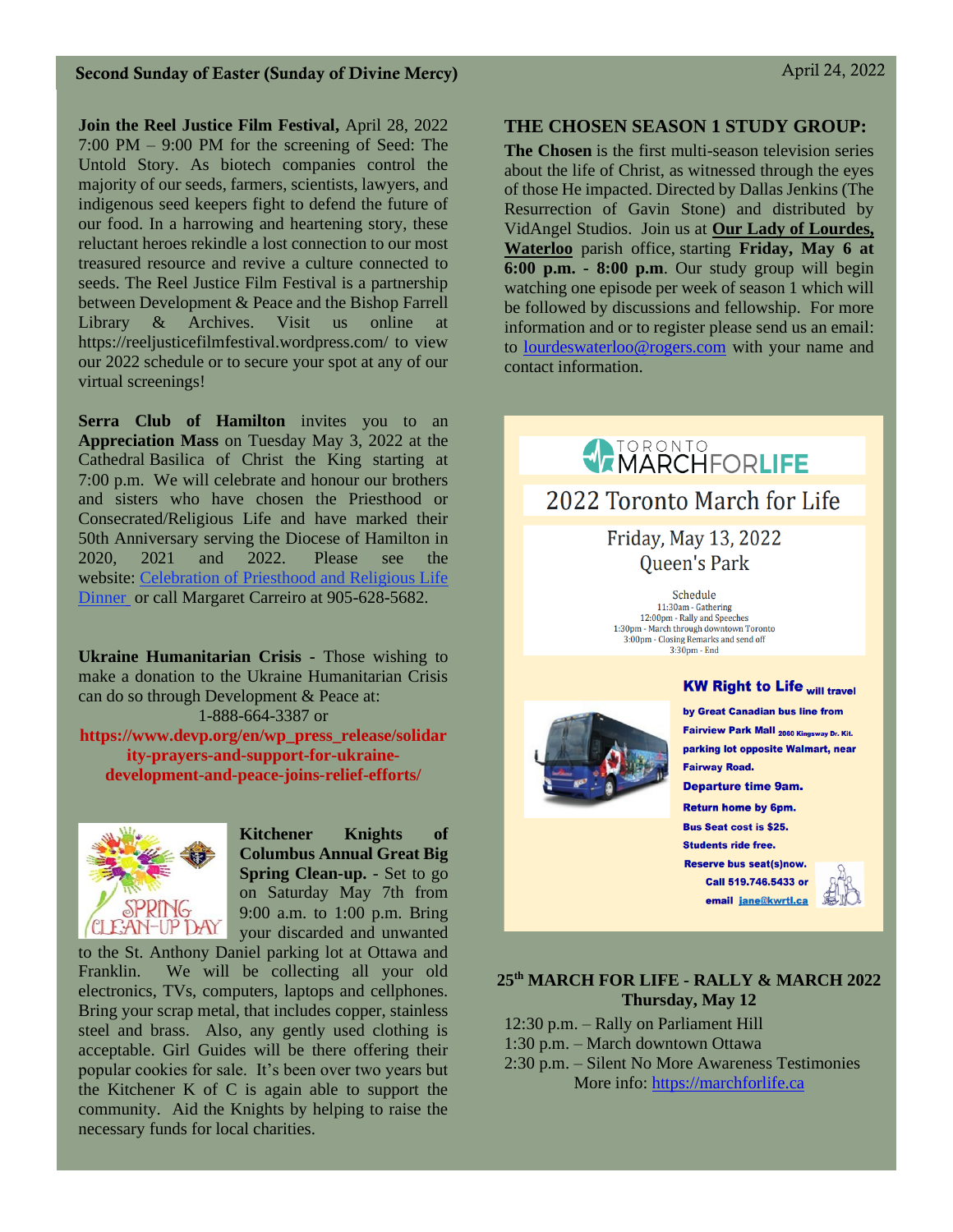## Saint Maria Faustina Kowalska The Humble Instrument



Sister Faustina was a young, uneducated nun in a convent of the Congregation of the Sisters of Our Lady of Mercy in Poland, during the 1930s. She came from a poor family that struggled during the years of World War I. She had only three years of simple education, so hers were the humblest tasks in the convent, usually in the kitchen or garden. However, she received extraordinary revelations — or messages from our Lord Jesus. Jesus asked Sr. Faustina to record these experiences, which she compiled into notebooks. These notebooks are known today as the Diary of Saint Maria Faustina Kowalska, and the words contained within are God's loving message of Divine Mercy.

Though the Divine Mercy message is not new to the teachings of the Church, Sr. Faustina's Diary sparked a great movement, and a strong and significant focus on the mercy of Christ. Saint John Paul II canonized Sr. Faustina in 2000 making her the "first saint of the new millennium." Speaking of Sr. Faustina and the importance of the message contained in her Diary, the Pope called her "the great apostle of Divine Mercy in our time."

Sister Faustina was born on August 25, 1905 in Glogowiec, Poland to a poor and religious family of peasants, the third of 10 children. She was baptized with the name Helena in the parish church of Swinice Warckie. From a very tender age she stood out because of her love of prayer, work, obedience, and also her sensitivity to the poor. At the age of seven she had already felt the first stirrings of a religious vocation. Helen made her first Holy Communion at the age of nine, which was a very profound moment in her awareness of the presence of the Divine Guest within her soul. She attended school for three years. After finishing school, she wanted to enter the convent, but her parents would not give her permission. Being of age at 16, Helen left home and went to work as a housekeeper in Aleksandrów, Lodi, and Ostrówek in order to find a means of supporting herself and of helping her parents.

### Helen joins Sisters of Our Lady of Mercy

Helen never lost her desire for a religious vocation. After being called during a vision of the Suffering Christ, she entered the Congregation of the Sisters of Our Lady of Mercy on August 1, 1925, and took the name Sr. Maria Faustina of the Most Blessed Sacrament. She lived in the Congregation for thirteen years in several religious houses. She spent time at Krakow, Plock and Vilnius, where she worked as